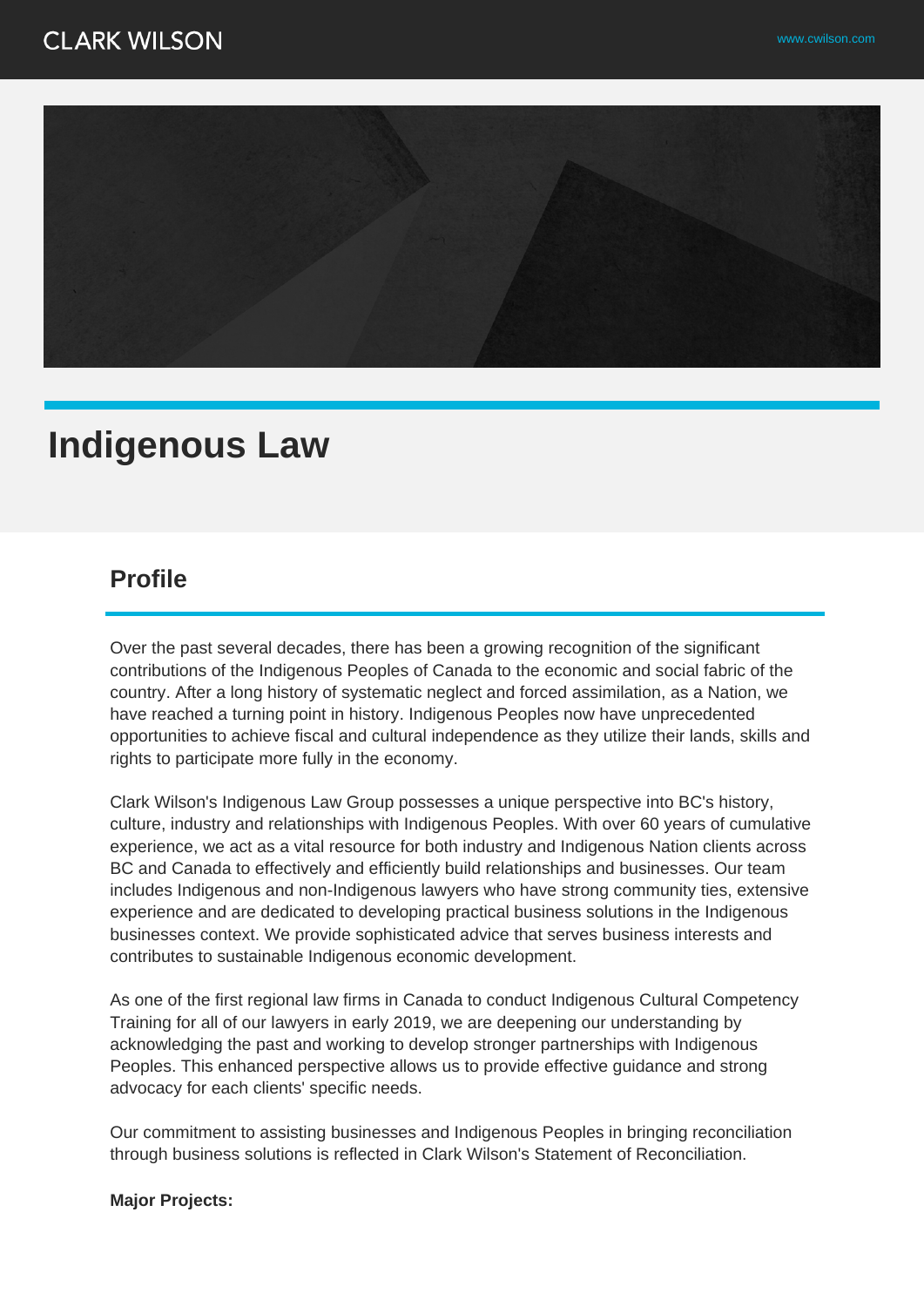- > Mining, Forestry, Oil & Gas, Pipeline, Energy and Infrastructure Projects
- > Duty to Consult and Accommodate
- > Treaty Rights and Aboriginal Rights, including Title
- > Environmental Assessments
- > Permitting, Licensing, Leasing and Approvals
- > Regulatory Management/Risk Assessment
- > Impact Benefit Agreements/Project Agreements
- > Business Procurement and Joint Ventures/LPs
- > Wealth Management/Trusts

#### **Commercial Real Estate on Indigenous Lands:**

- > Fee Simple Land Acquisition and Development by Indigenous Nations
- > Treaty Settlement Lands Development
- > Reserve Land Development (On- Reserve and Land Code Developments)
- > Leasing and Sublease Structuring
- > Environmental Reviews and Permitting
- > Jurisdictional Reviews and Advice
- > Municipal Services Agreements
- > Strata Development, without a Condominium Act

#### **Governments and their Businesses:**

- > Self-Government Advisory
- > HR Advisory and Employment Law
- > Policy and Legislative Advisory
- > Land Codes and Other Land Regimes
- > Procurement
- > Structuring Businesses
- > Taxation Agreements
- > Management of Traditional Lands
- > Advising Indigenous Institutions and Societies (Fisheries, Housing, Child & Family, Health)
- > Litigation Support
- > Specific Claims
- > Indigenous Intellectual and Cultural Property
- > Heritage Resources

### **Indigenous Entrepreneurship:**

- > Structuring Businesses
- > Tax and Estate Planning
- > Joint Ventures
- > Mergers & Acquisitions
- > Employment Law
- > Succession
- > Financing
- > Family Law